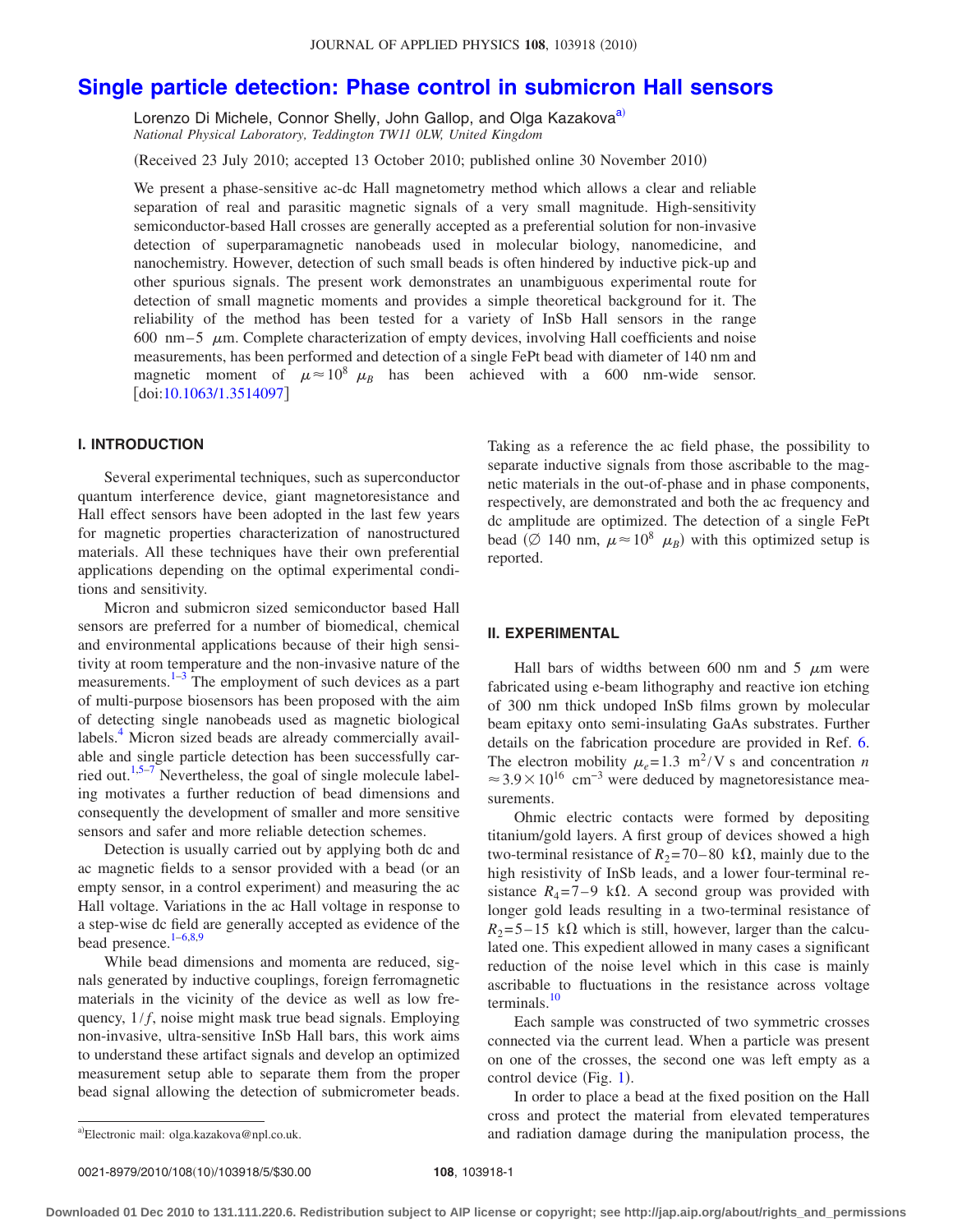<span id="page-1-0"></span>

FIG. 1. (Color online) ac-dc voltage measurement setup. The picture is not in scale, the actual distance between the two crosses is ten times their width in order to avoid cross-talk between them.

bead was mounted on a Si membrane with a hole in the middle (Fig. [2](#page-1-1)), following the same procedure explained in Ref. [6.](#page-4-5)

The bias current was driven by a low-noise battery current source along the longitudinal lead while voltage across the transverse leads was simultaneously measured for both the crosses in dc as well as in ac measurements.

Where possible, twisted pairs were used in order to reduce inductive pick-up from the wiring and all the unnecessary metallic material was removed from the box and the near vicinity of the experimental setup.

Particle detection was carried out by applying ac and dc magnetic fields parallel to each other and perpendicular to cross surface<sup>1,[11](#page-4-9)[,9](#page-4-7)</sup> (Fig. [1](#page-1-0)). The ac field was produced by a coil ( $L=5.87$  mH,  $R=16.1 \Omega$ ) driven by the ac voltage source with a peak-to-peak amplitude of 20 V. The chipholder containing the devices was fixed to the coil by nylon screws and the whole setup was placed inside of a plastic

<span id="page-1-1"></span>

FIG. 2. SEM image of a double cross Hall sensor equipped with the Si membrane.

breakout box. At the position of the sensors the ac field amplitude was 9.2 mT peak-to-peak at low frequency. A drop was observed for  $f > 500$  Hz due to the coil capacitance. The dc field was produced by an electromagnet driven by a dc current source.

dc measurements were performed in order to characterize the Hall coefficients. Noise spectral density measurements were carried out by directly connecting a Stanford Research SR770 FFT spectrum analyzer to the voltage leads.

Two Stanford Research SR830 lock-in amplifiers were used for ac measurements, the reference signal was provided by the voltage drop across the ac coil, which has a constant phase shift of  $\pi/2$  with respect to the ac field. A time constant of 3 s was used. The ac output of the crosses was measured both as a function of the dc field and as a function of time applying a step-wise dc field.

## **III. THEORY**

The Hall voltage produced by a field *B* is given by

$$
V_H = R_H I_{bias} B, \t\t(1)
$$

<span id="page-1-2"></span>where  $R_H$  is the Hall coefficient and  $I_{bias}$  is the bias current. In typical experimental conditions *B* has three contributions:

$$
B = Bac + Bdc + BMM, \t\t(2)
$$

where  $B_{\text{dc}}$  is the dc field,

$$
B_{\rm ac} = B_1(\omega)e^{i[\omega t + \phi(\omega)]} \tag{3}
$$

is the ac field where both the amplitude  $B_1$  and the phase  $\phi$ are frequency dependent because of the coil resistance and capacitance, and  $B_{MM} = CM(B)$  is the field due to the presence of any magnetic material with a magnetization *M* in the near vicinity of the crosses (C is a coupling constant).  $M(B)$ could be expanded at the first order around  $B_{dc}$ :

$$
M(B) \approx M(B_{\rm dc}) + \chi(B_{\rm dc})B_{\rm ac},\tag{4}
$$

<span id="page-1-3"></span>where  $\chi$  is the magnetic material susceptibility. In a real experimental setup  $B_{MM}$  is produced by both a superparamagnetic bead under study and the foreign magnetic material unavoidably present near the sensors, for example, in wiring or in the chip holder. It should be noted that, while all possible precautions to eliminate such spurious contributions were undertaken, the experimental measurements still detected the presence of uncontrollable magnetic material.

Using Eqs. ([1](#page-1-2)) and ([4](#page-1-3)), the ac Hall voltage  $V_H^{\text{ac}}$  is given by

$$
V_H^{\text{ac}}(B_{\text{dc}}) = R_H I_{\text{bias}} [1 + C \chi(B_{\text{dc}})] B_{\text{ac}}.
$$
 (5)

An inductive parasitic signal is expected to be always detected, it can be written in the form

<span id="page-1-4"></span>
$$
V_{ind}(\omega, B_{\rm dc}) \approx \alpha(\omega, B_{\rm dc}) \frac{dB}{dt},\qquad(6)
$$

where the parameter  $\alpha$  couples the voltage lead loops with the time-varying components of the field. In principle, this parameter can depend on both the frequency and the dc field. Using Eqs. ([4](#page-1-3)) and ([6](#page-1-4)),  $V_{ind}$  becomes

**Downloaded 01 Dec 2010 to 131.111.220.6. Redistribution subject to AIP license or copyright; see http://jap.aip.org/about/rights\_and\_permissions**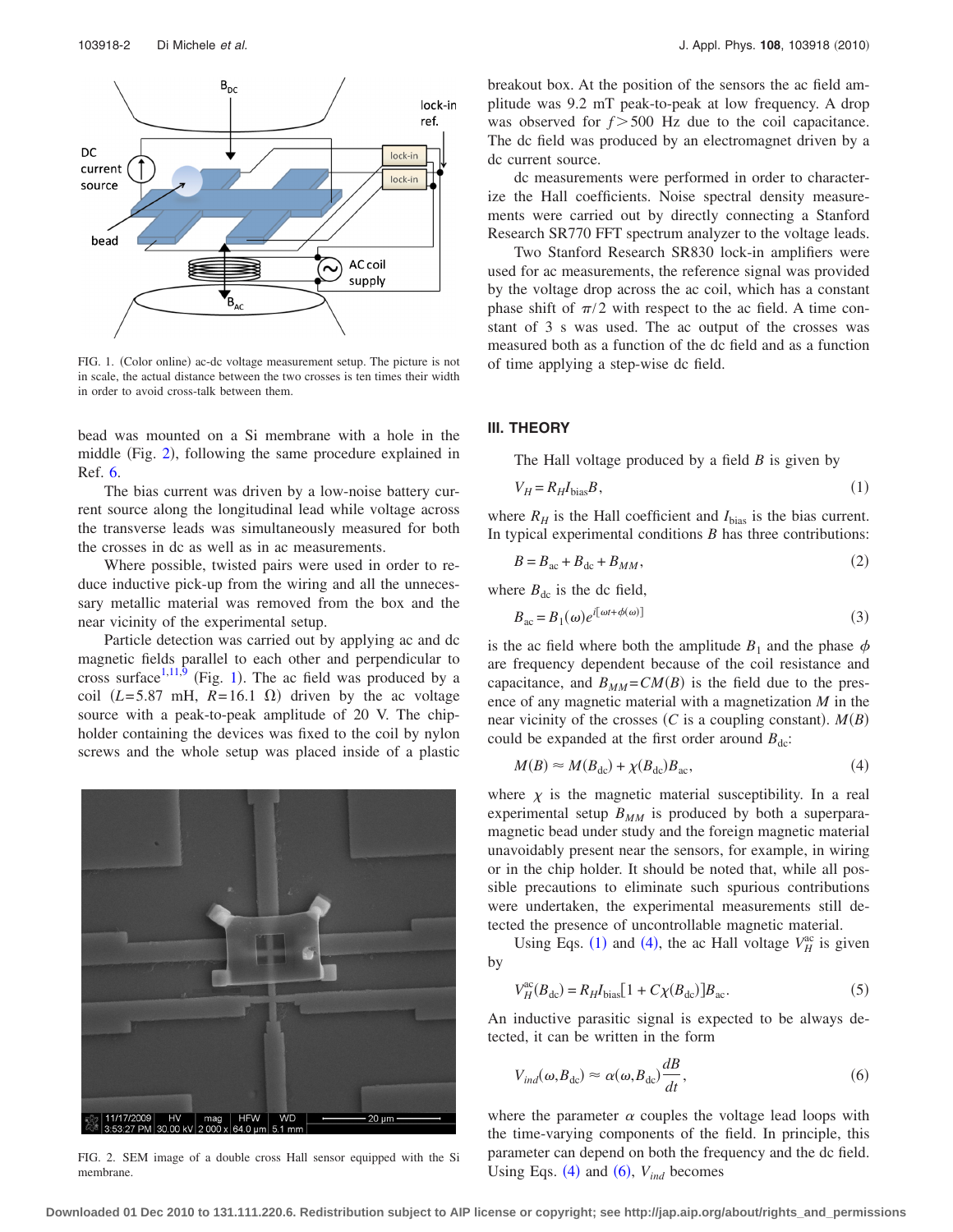<span id="page-2-4"></span>

FIG. 3. (Color online) dc Hall voltage as a function of dc field for different bias currents, the solid lines are best linear fits. Hall coefficients are reported on the graph.

$$
V_{ind}(\omega, B_{\rm dc}) = i\omega\alpha(\omega, B_{\rm dc}) \times [1 + C\chi(B_{\rm dc})]B_{\rm ac}.\tag{7}
$$

The total measured ac signal is thus  $V_{\text{tot}}^{\text{ac}} = V_H^{\text{ac}} + V_{ind}$ .

For the magnetic beads used in this work  $\chi'' \ll \chi'$  at room temperature, where  $\chi'$  and  $\chi''$  are the real and imaginary parts of  $\chi$ , respectively. Thus,  $V_{tot}$  could be separated into amplitude  $(V_{tot}^{amp})$  and phase  $(\Psi)$  components or in-phase  $(V_x)$  and out-of-phase  $(V_y)$  components with respect to  $B_{ac}$ .

<span id="page-2-0"></span>
$$
V_{tot}^{amp}(\omega, B_{\text{dc}}) = [1 + C\chi(B_{\text{dc}})]B_1(\omega)
$$
  
 
$$
\times \sqrt{R_H^2 I_{\text{bias}}^2 + \omega^2 \alpha^2(\omega, B_{\text{dc}})},
$$
 (8)

<span id="page-2-1"></span>
$$
\Psi(\omega, B_{\rm dc}) = \tan^{-1} \left( \frac{\omega \alpha(\omega, B_{\rm dc})}{R_H I_{\rm bias}} \right),\tag{9}
$$

<span id="page-2-2"></span>
$$
V_x(\omega, B_{\rm dc}) = R_H I_{\rm bias} \times [1 + C\chi(B_{\rm dc})] B_1(\omega),\tag{10}
$$

<span id="page-2-3"></span>
$$
V_{y}(\omega, B_{\text{dc}}) = \omega \alpha(\omega, B_{\text{dc}}) \times [1 + C\chi(B_{\text{dc}})]B_{1}(\omega). \tag{11}
$$

Equations  $(8)$  $(8)$  $(8)$  and  $(9)$  $(9)$  $(9)$  show that the measured ac voltage amplitude always contains both inductive and magneticmaterial effects while the phase is only dependent on the inductive pick-up. Thus,  $\Psi$  is a good control parameter to check the reduction of parasitic inductive effects.

On the other hand, from Eqs.  $(10)$  $(10)$  $(10)$  and  $(11)$  $(11)$  $(11)$  one can derive that all the effects related to magnetic materials must be in-phase with  $B_{ac}$ , while the out-of-phase component contains all the parasitic inductive effects.

## **IV. OPTIMIZATION OF MEASUREMENT PARAMETERS**

In order to optimize the experimental setup configuration, several empty crosses with widths between 600 nm and  $5 \mu m$  were fully characterized. The measured Hall coefficients were between 170 and 1180  $\Omega/T$ . Figure [3](#page-2-4) demonstrates the Hall coefficient dependence on the bias current for the smallest device. Noise spectra showed a low-frequency  $1/f$  behavior of the power spectral density, which increases with the bias current (Fig. [4](#page-2-5)). The white noise level was 32 nV/Hz $^{1/2}$  for a standard 600 nm device, this corresponds to a sensitivity of  $B_{\text{min}} = 2.5 \ \mu T / Hz^{1/2}$  with a typical bias current of 50  $\mu$ A. For optimized low-resistance devices,

<span id="page-2-5"></span>

FIG. 4. (Color online) Noise power spectral density at different bias currents.

with long metallic leads, and a significantly higher  $R_H$  $=1106 \Omega/T$ , a sensitivity of  $B_{\text{min}}=5.4 \mu T/Hz^{1/2}$  was achieved with a bias current of 5  $\mu$ A.

In order to characterize the device response above the noise level, ac voltage measurements as a function of  $B_{dc}$ were taken averaging  $30-50$  $30-50$  $30-50$  times (Fig. 5). The signal amplitude plots always showed a hysteresis cycle, indicating the presence of ferromagnetic material of an unknown origin close to the sample. The phase signals did not show any significant hysteresis, being largely unaffected by magnetic materials, in agreement with Eq.  $(9)$  $(9)$  $(9)$ . On the other hand, the quasi-linear drift in the phase can be ascribed to pure inductive effects.

<span id="page-2-6"></span>

FIG. 5. (Color online) (a) ac voltage amplitude  $(V_{tot}^{amp})$ , phase  $(\Psi)$ , in-phase component  $(V_x)$  and out-of-phase component  $(V_y)$  as a function of dc field for 800 nm wide InSb Hall bar at  $f = 210$  Hz. The blue box highlights the optimal dc field range for bead detection. (b) dc field dependence of  $V_x$  at different frequencies.  $B_{dc}$  has been swept between 0 and 0.388 T in both directions.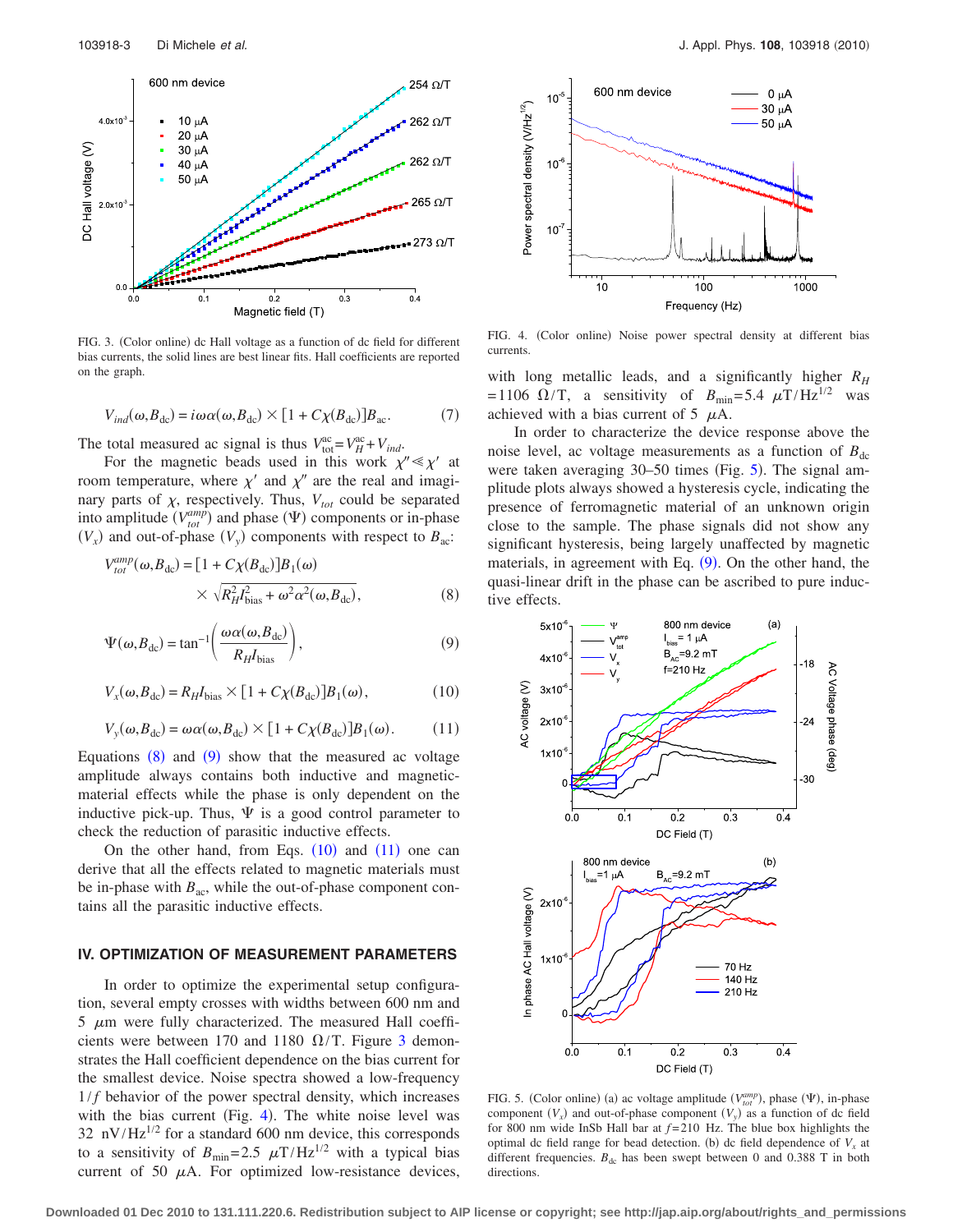<span id="page-3-0"></span>

FIG. 6. (Color online) (a) In-phase  $(V_x)$  and out-of-phase  $(V_y)$  components of the ac voltage in response to  $B_{dc}$  steps between 0 and 0.03 T with a duration of 60 s (800 nm device). (b) Steps amplitude in  $V_x$ ,  $V_y$  and total ac amplitude  $(V_{tot}^{amp})$  as a function of the frequency (600 nm device). Dashed lines connecting experimental points are guides for the eye. The vertical line marks the area where  $V_x \ll V_y$ .

In agreement with Eq.  $(10)$  $(10)$  $(10)$ , the parasitic hysteresis was always present in the in-phase ac voltage components  $(V_x)$ that, compared with the overall amplitude, also showed a smaller slope in the flat regions of the hysteresis cycle. This could be seen as an evidence that  $V_x$  was actually free from inductive effects being influenced only by magnetic materials. The out-of-phase components  $(V_y)$  evolved following the phase, but being also affected by magnetic material contributions  $[Eq. (11)]$  $[Eq. (11)]$  $[Eq. (11)]$ , it showed a slightly larger hysteresis.

For all the measured devices a relatively flat part of the curves  $V_x(B_{dc})$  has always been observed at low dc fields, this makes  $V_x$  suitable for bead detection when applying sufficiently small  $B_{dc}$  steps. Indeed, the inductive response has been observed in  $V_y$ , while the steps in  $V_x$  were just above the noise level [Fig.  $6(a)$  $6(a)$ ].

This characteristic has been observed for frequencies up to 400 Hz, where the resulting step amplitude in  $V_x$  was always significantly smaller than that in  $V_y$ , and also in the total amplitude [Fig.  $6(b)$  $6(b)$ ]. For larger frequencies this tendency was never preserved, most probably because of capacitive effects which cause the voltage signal across the coil to undergo a phase shift with respect to the actual  $B_{ac}$  phase. Thus, for  $f$   $>$  400 Hz, in-phase and out-of-phase components are no longer properly separated.

Taking into account the noise spectra and the high frequency phase shift in the lock-ins reference and  $B_{AC}$  amplitude drop, the optimal frequency range for bead detection experiments was determined to be in the range 140–270 Hz.

<span id="page-3-2"></span>

FIG. 7. (Color online) Experimental magnetic susceptibility of a single FePt nanobead ( $\varnothing$  140 nm,  $\mu \approx 10^8$   $\mu_B$ ) scaled by bead-to-sensor coupling constant  $(\blacksquare)$  and fitted by Eq. ([13](#page-3-1)) (solid line).

#### **V. BEAD DETECTION**

Working with a 600 nm double cross, the detection of a single magnetic bead of 140 nm in diameter was achieved using the optimized experimental setup. The bead was composed of  $N \approx 4 \times 10^4$  FePt nanoparticles  $\approx 3-4$  nm in diameter and was held around 200 nm above one of the crosses using the Si membrane (Fig. [2](#page-1-1)). The Hall coefficients of the crosses were  $R_H^1 = 262$  and  $R_H^2 = 174 \Omega/T$  at  $I_{bias} = 30 \mu A$  for crosses with and without the bead, respectively. The detection was carried out through the direct measurement of the susceptibility as a function of  $B_{dc}$  and was performed at the frequency of 270 Hz. Since the distance between the two crosses is around 6  $\mu$ m one can assume that the artifact signal produced by ferromagnetic materials was the same on both the crosses, while the stray field from the bead was only detected by the nearest sensor. Thus, normalizing  $V_x$  signals by the Hall coefficients and dividing by the bias current and the ac field amplitude it turns out:

<span id="page-3-3"></span>
$$
C\chi(B_{\rm dc}) = \frac{1}{I_{\rm bias}B_1} \left[ \frac{V_x^{1(\rm bead)}}{R_H^1} - \frac{V_x^{2(\rm no\ bead)}}{R_H^2} \right].
$$
 (12)

As the first approximation, the magnetization of a superparamagnetic bead, above the critical temperature, could be expressed by Langevin function and, correspondingly, its susceptibility is obtained by differentiation with respect to magnetic field:

<span id="page-3-1"></span>
$$
\chi \approx \frac{N\mu_{nano}}{k_B T} \left( \frac{k_B T}{\mu_{nano} B_{\rm dc}} \right)^2 - \frac{1}{\sinh^2 \left( \frac{\mu_{nano} B_{\rm dc}}{k_B T} \right)} \right), \qquad (13)
$$

where  $\mu_{nano}$  is the magnetic moment of a single FePt nanoparticle. By fitting the experimental  $\chi(B_{\text{dc}})$  curve with the function in Eq.  $(13)$  $(13)$  $(13)$  (Fig. [7](#page-3-2)), the following parameters were estimated:  $\mu_{nano} \approx 2700 \mu_B$  for an individual 3–4 nm FePt nanoparticle and  $\mu \approx 10^8$   $\mu_B$  for the whole FePt bead. The corresponding coupling constant was  $C \approx 4 \times 10^{-5}$ . Potentially the sensitivity of this detection method could be significantly improved by increasing the bead-cross coupling[.11](#page-4-9) This could be achieved using smaller crosses and/or decreasing the distance between the bead and the sensor active layer. In our case, the presence of the Si membrane, necessary to